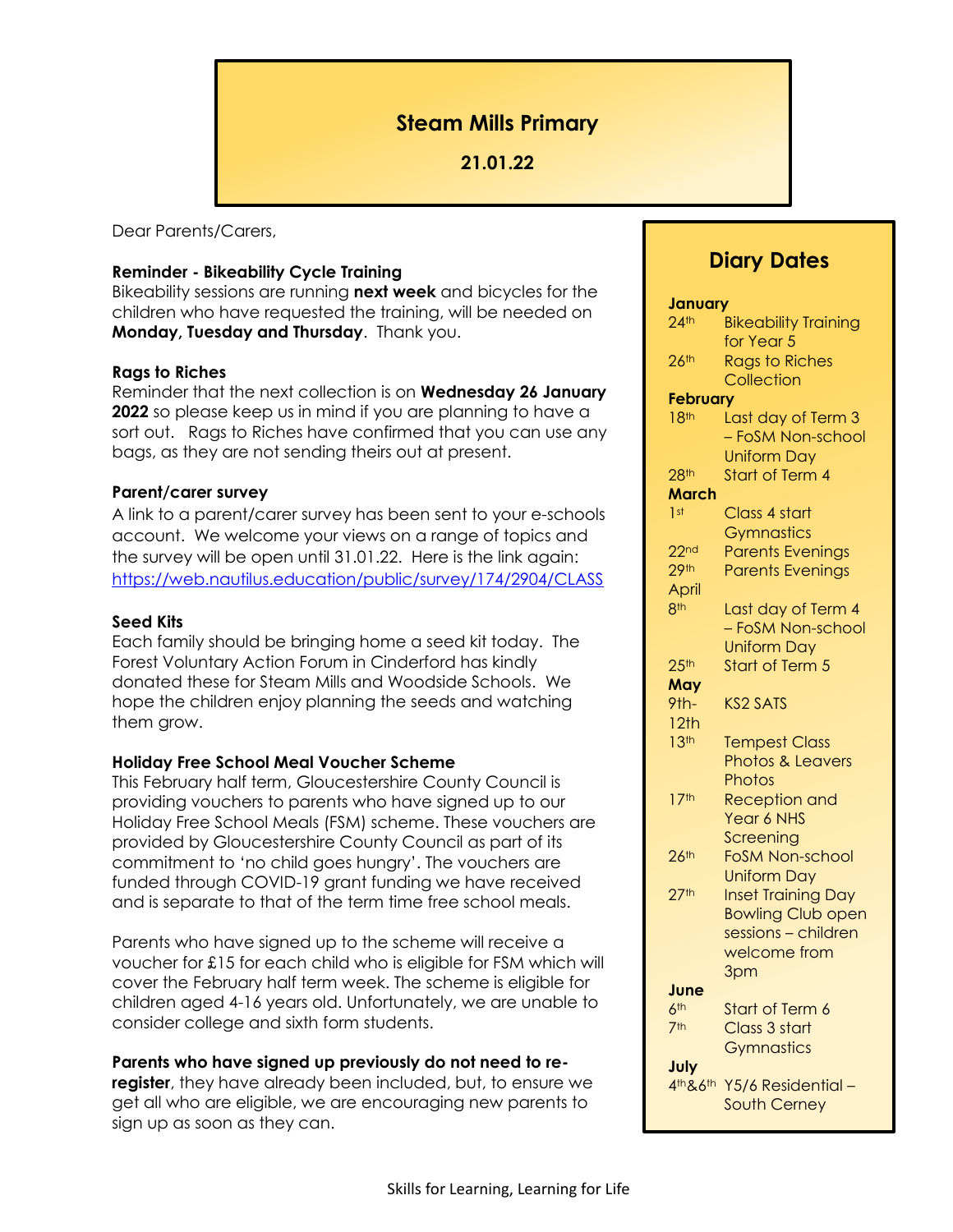Applications for Holiday Free School Meal Vouchers for the February half term period is now open until the 14th February. Voucher emails will be sent out between **15th and 16th of February.**  Please check junk/spam email folders during this period as sometimes the vouchers end up there.If you have not received vouchers by then please get in contact with us by emailing [childrensfund@gloucestershire.gov.uk.](mailto:childrensfund@gloucestershire.gov.uk)

For more information and to sign up if you haven't already please visit our website: the [Holiday](https://www.gloucestershire.gov.uk/holiday-school-meal-vouchers/)  [School Meal vouchers page on](https://www.gloucestershire.gov.uk/holiday-school-meal-vouchers/) our website.

## **Changes to the self-isolation period for those who test positive for COVID-19**

From Monday 17 January, people who are selfisolating with COVID-19 will have the option to reduce their isolation period after 5 full days if they test negative with a lateral flow device (LFD) test on both day 5 and day 6 and they do not have a





**Pre-school Bella –** Continually working on her writing skills. **Class 1 Freddie** - Independent research on reptiles. **Edward -** Writing his name and good progress in reading. **Class 2** Harper - Excellent understanding with 3D shapes. Fergie - For excellent learning behaviour. **Class 3** Tehya- Being an excellent learning partner. Bailey- Excellent progress in writing. **Class 4 Ava** – Great use of language and characterisation in writing. **Charlie** – Excellent responses in guided reading.

temperature. For example, if they test negative on the morning of day 5 and the morning of day 6, they can return to their education or childcare setting immediately on day 6.

The first test must be taken no earlier than day 5 of the self-isolation period, and the second must be taken the following day. All test results should be reported to [NHS Test and Trace.](https://www.gov.uk/report-covid19-result?utm_source=14%20January%202022%20C19&utm_medium=Daily%20Email%20C19&utm_campaign=DfE%20C19)

If the result of either of their tests is positive, they should continue to self-isolate until they get negative results from two LFD tests on consecutive days or until they have completed 10 full days of self-isolation, whichever is earliest.

Anyone who is unable to take LFD tests or anyone who continues to have a temperature will need to complete the full 10 day period of self-isolation.

Further [information on self-isolation for those with COVID-19](https://www.gov.uk/government/news/self-isolation-for-those-with-covid-19-can-end-after-five-full-days-following-two-negative-lfd-tests?utm_source=14%20January%202022%20C19&utm_medium=Daily%20Email%20C19&utm_campaign=DfE%20C19) is available.

## **Lateral Flow Tests - Close Contact**

As a school, we continue to try our very best to minimise transmission and loss of school hours for the children due to Covid. Please could you note the following Government guidance with regards to close contact and if at all possible carry out daily LFD tests for your child should they have been in close contact with someone who has tested positive for Covid.

Contacts who are not legally required to self-isolate

If you have been in contact with someone who has tested positive for COVID-19, you are not legally required to self-isolate if you are fully vaccinated or you are below the age of 18 years. You are also not legally required to self-isolate if you have taken part in or are currently part of an approved COVID-19 vaccine trial or you are not able to get vaccinated for medical reasons.

COVID-19 vaccines reduce the risk of you becoming severely ill if you catch COVID-19. If you are vaccinated against COVID-19 you may still catch it and pass it on to others, even if you do not have any symptoms.

If you have had contact with someone who has COVID-19 you are at higher risk of becoming infected yourself. If you are not legally required to self-isolate, you are strongly advised to take daily LFD tests for 7 days.

LFD tests are very good at identifying people who have high levels of coronavirus and are most likely to pass on infection to others, even if you do not have symptoms. You are therefore strongly advised to take daily LFD tests during the period you are at highest risk of becoming infected yourself.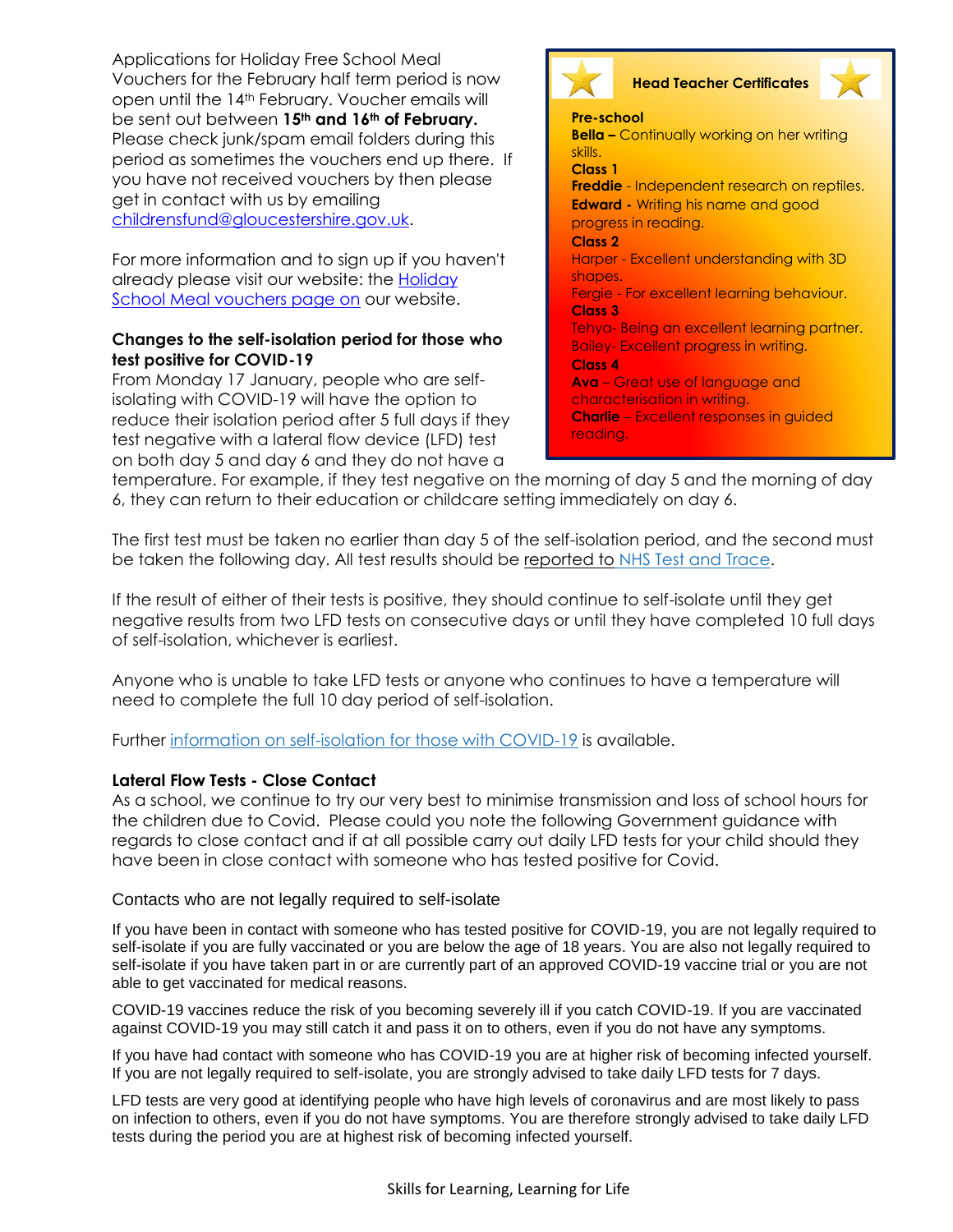If you are aged 5 years and over and have been identified as a contact of someone with COVID-19, but are not legally required to self-isolate, you are strongly advised to take an LFD test every day for 7 days, or until 10 days since your last contact with the person who tested positive for COVID-19 if this is earlier.

## **Class 4 Residential Trip – 2 nights – please note updated dates**

We are delighted to inform you that we have booked a residential trip for Class 4 to South Cerney Outdoor, Cirencester. This will be taking place on Monday 4th July to Wednesday 6th July 2022. More details to follow once the timetable and costings have been finalised. In the meantime, you can watch a promotional video here: <https://www.youtube.com/watch?v=ymbw5rc5HeM>

## **Rights Respecting**

This week, classes have been exploring Article 7- the right to a name and nationality and Article 8- the right to an identity. Children have explored what makes them special and unique.

## **Drybrook Rugby Club**

Drybrook U10's (year 5) are looking for more players to join the team (boys and girls). Training and games are on Sundays at 10.15am, for more information contact Steve at [hale87@outlook.com](mailto:hale87@outlook.com)

## **Volunteer School Admission Appeal Panel Members - GCC**

Please find attached an advert from Gloucestershire County Council for Volunteer School Admission Appeal Panel Members.

## **YogaBugs online offer**

We have an offer for families who can claim a FREE eCode to access YogaBugs Virtual - Healthy Screen time for the whole family throughout January & February 2022. What is it?

YogaBugs virtual gives online access to hundreds of yoga & well-being videos for the whole family to take part in from the comfort of your own home! Perfect if people are worried about going out due to rising cases of COVID but still want to get some exercise in.

<https://yogabugs.com/parent-form/> to watch a short video to find out why it's a great option for families!

Why sign up?

- It is FREE!
- **It takes less than 60 seconds to sign up.**
- Help families feel calm, increase your child's confidence & help get your family active over the cold winter months.
- Suitable for children with SEN.

How to gain access?

Visit:<https://yogabugsvirtual.com/my-account/>

Click on parents, enter the unique eCode **gloucestershire-1361** and follow the simple registration (it takes less than 60 seconds!) Enjoy YogaBugs at home!

If you have any queries regarding this offer, please get in contact by emailing [haftickets@gloucestershire.gov.uk](mailto:haftickets@gloucestershire.gov.uk)

#### **BZ Bodies Healthy Lifestyle**

Please find attached leaflet for BZ Bodies Healthy Lifestyle programmes for families. The next programme is in Cinderford, at Forest Road Centre. Our only criteria is that at least 1 child in any family is struggling with a weight issue (above 92<sup>nd</sup> Centile).

Programmes are commissioned through GCC and NHS & focus on making small, sustainable changes towards a healthier lifestyle.